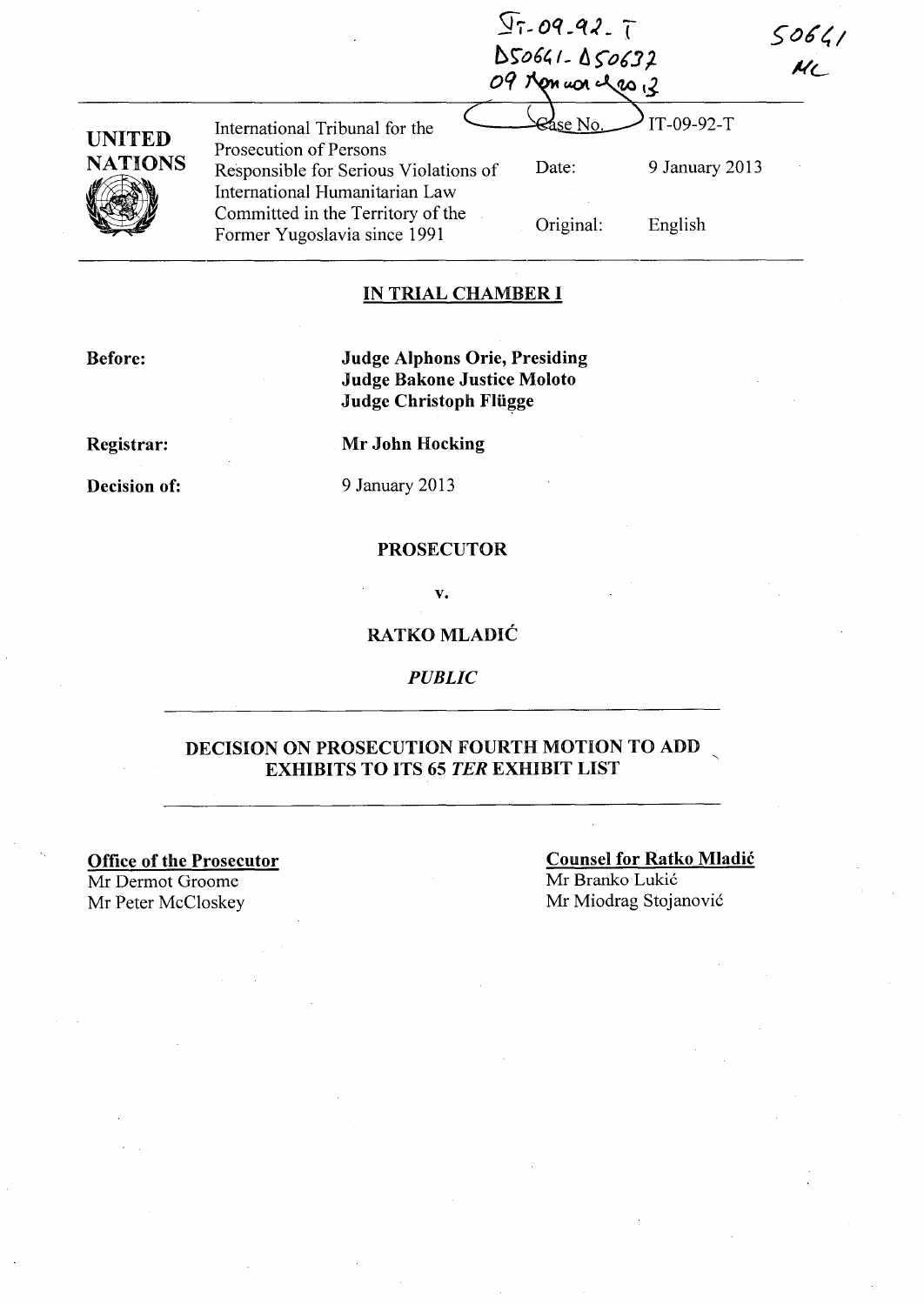## **I.** PROCEDURAL HISTORY

1. On 1 November 2012, the Prosecution filed a Motion to add 13 documents to its Rule 65 *ter*  exhibit list, which the Prosecution intended to use during the testimony of its expert witness Richard Philipps.<sup>1</sup> On 5 November 2012, the Defence filed its Response to the Motion opposing the addition of the 13 documents on the grounds that no good cause had been shown for the request and that such addition would be overly burdensome on the Defence's ability to prepare for Witness Philipps's testimony.<sup>2</sup> On 16 November 2012, the Chamber partially granted the Motion with respect to two documents bearing Rule 65 *ter* numbers 28501 and 28488, which were admitted as Exhibits D94 and P462, respectively.<sup>3</sup> The Chamber noted that these two documents were disclosed at an earlier stage of the case, and therefore did not overly burden the Defence's ability to prepare for Witness Philipps's testimony.<sup>4</sup> The Chamber further considered that these documents were *prima facie* relevant and probative in relation to the command and reporting structure of the Sarajevo Romanija Corps ("SRK").<sup>5</sup> The Chamber denied the Motion with respect to the remaining 11 documents relating to sniping in Sarajevo ("Oral Decision").<sup>6</sup> The Chamber noted that these 11 documents were only disclosed through the Motion, and the Prosecution did not present good cause for such disclosure and requested their addition to its Rule 65 *ter* list only six days prior to the testimony of Witness Philipps.7 The Chamber further recalled that the adjudicated facts, including adjudicated facts 1860 to 1864, 1866, and 1868 to 1869, cover the chain of command within the SRK and its activities in Sarajevo, including sniping. 8 Weighing the Prosecution's late disclosure of 11 documents and its late request to add them to its Rule 65 *ter* list against its submissions on their prima facie relevance and probative value, the Chamber found it to not be in the interests of justice to allow the addition of the 11 documents.<sup>9</sup> The Chamber noted, however, that the Oral Decision was issued in relation to the testimony of Witness Philipps, and was without prejudice to a request. made in a different context. $^{10}$ 

2. On 20 November 2012, the Prosecution filed another Motion ("Motion") seeking to add the 11 documents whose addition to its Rule 65 *ter* list the Chamber previously denied in the Oral

T. 4672-4673.

 $\mathbf{1}$ Prosecution Urgent Motion to Add Exhibits to its 65 *ter* Exhibit List, l November 2012, para. l.

<sup>2</sup>  Defence Response to Prosecution Urgent Motion to Add Exhibits to its 65 *ter* Exhibit List, 5 November 2012, paras 5-16.

T. 4670-4672, 4707, 4786-4787 ..

<sup>4</sup>  T. 4670-4672.

<sup>6</sup>  Ibid.

Ibid.

Ibid. 8

Ibid.

<sup>&</sup>lt;sup>9</sup> Ibid. The Parties were advised of this outcome by way of an informal communication on 15 November 2012.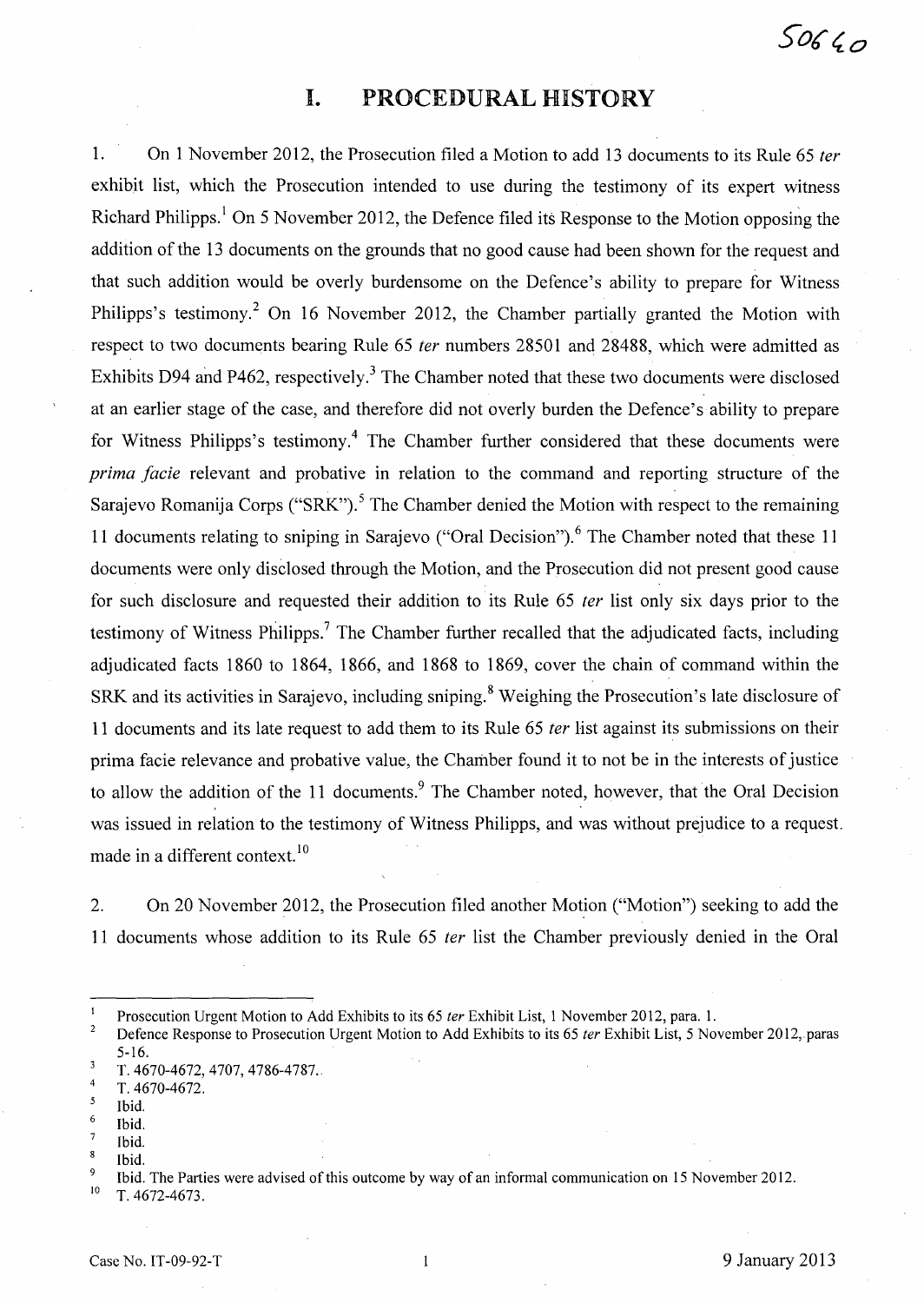Decision.<sup>11</sup> On 3 December 2012, the Defence filed its Response ("Response"), opposing the Motion.<sup>12</sup>

# **II.** SUBMISSIONS OF THE **PARTIES**

3. The Prosecution seeks the addition of 11 documents bearing 65 *ter* numbers 28490, 28496, 28495, 28494, 28493, 28492, 28500, 28499, 28498, 28491, and 28497 to its Rule 65 *ter* list. 13 The Prosecution submits that these documents are *prima facie* relevant and probative to establishing that the SRK had a well-functioning command structure during the Indictment period, which in tum is directly probative of the Accused's effective control over the SRK forces, and therefore of his liability for the sniping campaign in Sarajevo.<sup>14</sup> The Prosecution argues that the documents go beyond the adjudicated facts cited by the Chamber in its Oral Decision.<sup>15</sup> In particular, the Prosecution indicates that the documents relate to the period when Stanislav Galić was the SRK Corps Commander, whereas the adjudicated facts on sniping largely concern the period when Dragomir Milošević was the SRK Corps Commander.<sup>16</sup> The Prosecution further submits that adding the documents to its Rule 65 *ter* list will not impose an undue burden on the Defence, as the documents are brief and relate solely to the issue of SRK command and control with respect to sniping.<sup>17</sup> The Prosecution explains that it only recently discovered the documents among the numerous SRK-related materials in its possession.<sup>18</sup> In an informal communication sent on 13 December 2012, the Prosecution indicated that it would use the documents with witness Patrick Van Der Weijden, who is scheduled to be the first witness when hearings in this case resume on 10 January 2013.

4. In its Response, the Defence argues that the Prosecution has not shown good cause for its Motion and has not established that it exercised due diligence in identifying additional exhibits at the earliest possible opportunity.<sup>19</sup> The Defence argues that the Prosecution assertion that the documents are probative of the Accused's liability for crimes committed in the course of the sniping and shelling campaign in Sarajevo runs counter to its submission that the late disclosure of the documents does not prejudice the Defence.<sup>20</sup> While the Prosecution cites a *Popović* Appeals

 $\frac{14}{15}$  Motion, para. 5.

 $\frac{16}{17}$  Ibid.

- $\frac{18}{19}$  Motion, para. 9.
- $19$  Response, paras 4-7.

II Prosecution Fourth Motion to Add Exhibits to its 65 *ter* Exhibit List, 20 November 2012.

<sup>&</sup>lt;sup>12</sup> Defence Response to Prosecution Fourth Motion to Add Exhibits to its 65 *ter* Exhibit List, 3 December 2012.

 $^{13}$  Motion, Annex A.

 $\frac{15}{16}$  Motion, para. 7.

 $\frac{17}{18}$  Motion, para. 8.

Response, para. 8.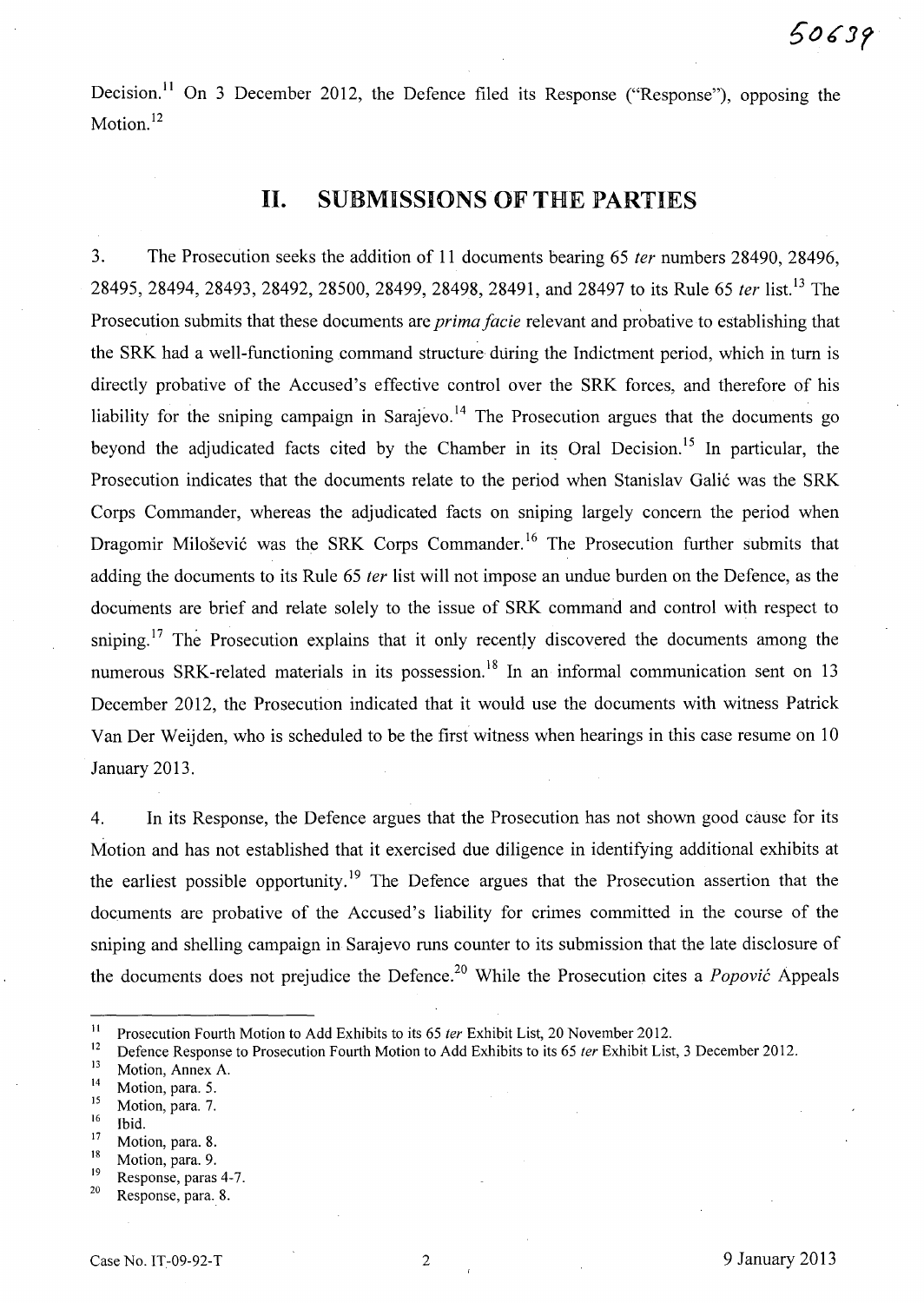Decision in support of its contention that good cause is not dispositive where the material is relevant and the Defence has had sufficient time to familiarize itself with it, the Defence points out that the factual situation in that case was quite distinct from that at bar, as the material in the Popović case was disclosed two years prior to the request for its addition to the Rule 65 *ter* list.<sup>21</sup> The Defence highlights that the Prosecution does not argue that the late disclosure of the documents was the result of an inadvertent omission.<sup>22</sup>

### **III. APPLICABLE LAW**

5. The Chamber recalls and refers to the applicable law governing amendments to the Rule 65 *ter* exhibit list as set out in a previous decision.<sup>23</sup>

## **IV.** DISCUSSION

6. The Chamber notes that the only explanation the Prosecution offers for seeking the documents' addition to its Rule 65 *ter* list at this point in time is that "it recently discovered the  $[d]$ ocuments amongst the numerous SRK-related materials in its possession.<sup>324</sup> The Chamber therefore considers that the Prosecution has not presented good cause for amending its Rule 65 *ter*  exhibit list.

7. The Chamber observes, however, that the Defence does not dispute the documents' *prima facie* relevance and probative value. The Chamber finds the documents to be *prima facie* relevant and of probative value, as they relate to the chain of command within the SRK, which may have implications upon the liability of the Accused for the campaign of shelling and sniping by the SRK in Sarajevo. The Chamber considers that the Defence has not specifically addressed the prejudicial effect of each of the documents and in view of the time elapsed since 1 November 2012, the Chamber finds no undue prejudice to the Defence in allowing the docuinents to be added to the Prosecution's Rule 65 *ter* list. Moreover, the Defence will be able to further address any prejudice it may have suffered from the late addition to the Rule 65 *ter* list when the documents are used and tendered by the Prosecution. Despite the absence of good cause, the Chamber finds it to be in the interests of justice to allow the addition of the documents to the Prosecution's Rule 65 *ter* list.

 $\frac{21}{22}$  Response, paras 9-10.

 $\frac{22}{23}$  Response, para. 12.

<sup>&</sup>lt;sup>23</sup> Decision on Prosecution Second Motion to Amend Rule 65 *ter* Exhibit List, 27 June 2012, paras 5-6.

Motion, para. 9.